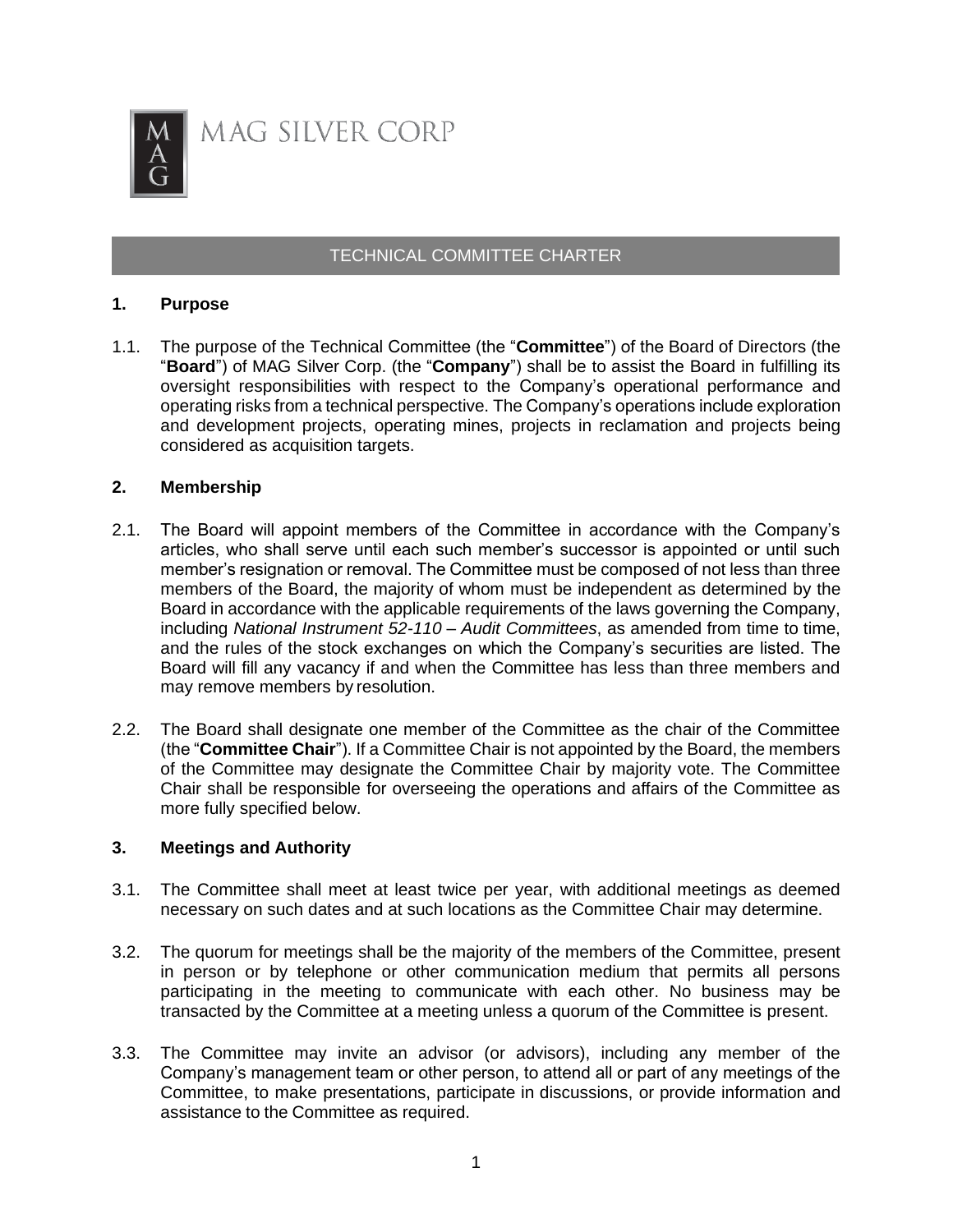- 3.4. Members of the Board who are not members of the Committee may attend Committee meetings at their discretion.
- 3.5. The Committee may call upon and have access to resources for additional information or advice including external consultants. The Committee has unrestricted access to employees and records to the fullest extent permitted by law and is authorized to take advice from external parties, as appropriate, at the Company's expense.
- 3.6. The Committee Chair, any member of the Committee, the chair of the Board or the Chief Executive Officer may call a meeting of the Committee by notifying the Company's Corporate Secretary who will notify all members of the Board. Notice of the time and place of each meeting shall be given at least 24 hours prior to the time fixed for such meeting.
- 3.7. For each Committee meeting, the Committee Chair shall develop and set the agenda, in consultation with the other members of the Committee, the Board and management, as necessary or appropriate. The agenda and other materials concerning the business to be conducted at the meeting shall, to the extent practicable, be communicated to the Committee members sufficiently in advance of each meeting to permit meaningful review.
- 3.8. As part of each Committee meeting, the Committee shall hold an in-camera session at which management and non-independent directors of the Board are not present, and the agenda for each Committee meeting will afford an opportunity for such a session.
- 3.9. The Corporate Secretary of the Company will act as secretary for meetings of the Committee. In the event that there is no Corporate Secretary or she/he is not available, the Committee Chair will appoint a member of the Committee or other person, as appropriate, to act as secretary for the purposes of such meeting. Minutes will be recorded at each meeting and approved at the following Committee meeting. Following each Committee meeting, the Committee Chair will report to the Board on the issues considered by the Committee, any recommendations being made by the Committee for approval by the Board and on any actions taken by the Committee.

### **4. Responsibilities and Duties**

4.1. To provide oversight for the Company's operational and technical matters, the Committee will, among other things, review and monitor, seek recommendations from management or third-party experts (as considered appropriate by the Committee) and, when deemed appropriate by the Committee, make recommendations to the Board with respect to operational and technical matters. In fulfilling its responsibilities, the Committee will:

## *A. Operational and Technical Matters:*

- (a) review updates from management on development or growth initiatives, including the review of technical reports prepared in accordance with *National Instrument 43-101 - Standards of Disclosure for Mineral Projects* ("**NI 43-101**");
- (b) review and assess all material proposals for exploration, mine construction programs and major capital expenditures;
- (c) review project progress (milestones, key indicators, etc.), providing guidance when trends indicate deviations (including cost and schedule) from approved plans; and monitor project transition from development to operation, and project close-out reporting;